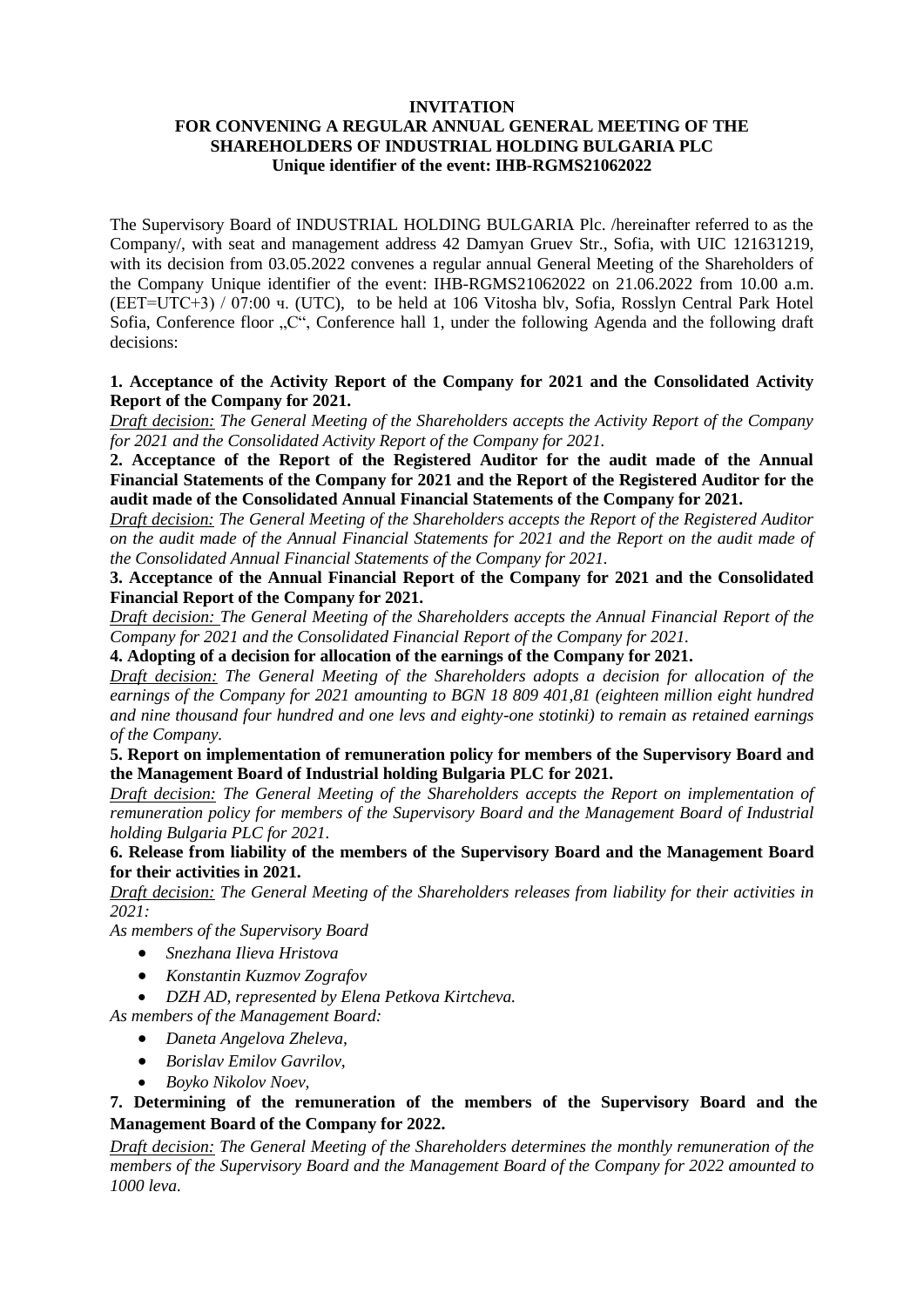# **8. Adopting of a decision for renewal of the mandate of a member of the Supervisory Board of the Company.**

*Draft decision: The General Meeting of the shareholders elects for a new 5-year mandate as a member of the Supervisory Board Mr. Konstantin Zografov.*

**9. Report on the Activity of the Audit Committee of the Company for 2021.**

**10. Adopting of a decision for renewal of the mandate of the members of the Audit Committee of the Company and their remuneration.** 

*Draft decision: The General Meeting of the shareholders elects for a new 3-year mandate as members of the Audit Committee Mrs. Snezhana Ilieva Hristova, Mr. Maksim Stanev Sirakov, and Mrs. Boryana Vladimirova Dimova. It sets a monthly remuneration of BGN 500 each.*

## **11. Selection of a registered auditor of the Company for 2022.**

*Draft decision: The General Meeting of the Shareholders selects the recommended by the Audit Committee registered auditor of the Company for 2022 – AFA OOD.*

## **12. Report on the Activity of the Investor Relations Director for 2021.**

#### **13. Miscellaneous.**

All shareholders or persons authorized by them are invited to take part in the General Meeting.

Right to participate and vote at the General Meeting is granted only to persons entered in the registers of Central Depository AD (ISIN code of the issue BG1100019980) as shareholders 14 days prior to the date of the General Meeting, i.e. prior to 07.06.2022.

As of the date of the decision of convention of the General Meeting of the shareholders – 03.05.2022 – the total number of voting shares in the capital of the Company is 96 808 417.

The present invitation together with the written materials related to the agenda of the General Meeting of Shareholders shall be published on the internet site of the Company – [www.bulgariaholding.com](http://www.bulgariaholding.com/) in section "For investors" / "General meeting of shareholders" [\(https://www.bulgariaholding.com/general-meeting-shareholders\)](https://www.bulgariaholding.com/general-meeting-shareholders) - for the period from the entry of the invitation into the Trade Register to the closing of the General Meeting of Shareholders.

The written materials under 224 of the Commerce Act /CA/ are at the disposal of the shareholders also at address: Sofia City, 37A Prof. Fridtjof Nansen str. fl. 7, every working day from 3.00 p. m. UTC+3 to 5.00 p. m. UTC+3 as of the entry of the invitation into the Trade Register. The materials shall be provided to the shareholders upon presentation of an identity document, and to the proxies of the shareholders – upon presentation of an explicit proxy in writing, the original of which shall be kept with the archives of the Company. Persons holding together or separately at least 5 percent of the capital of the Company may request the inclusion of items and propose decisions on already included items in the agenda of the General Meeting following the procedure of Article 223а of CA, for which purpose no later than 15 days prior to the opening of the General Meeting they are to submit for announcement in the Trade Register the items to be included in the agenda and the proposed decisions. The shareholders submit to the Financial Supervision Commission and to the Company no later than the following working day after the announcement of the items in the Trade Register the materials under Article 223а, Paragraph 4 of CA.

The shareholders have the right to raise issues during the General Meeting. Shareholders have the right to make proposals for decisions on any matter included in the agenda until the end of the discussions on this issue and before voting on a decision by the General Meeting and in compliance with the requirements of the law, considering the restriction under Art. 118, para. 3 of the Public Offering of Securities Act which shall apply accordingly.

The shareholders have the right to authorize any natural person or legal person to participate and vote at the General Meeting on their behalf, pursuant to the following rules, also announced at the web site of the Company [www.bulgariaholding.com](http://www.bulgariaholding.com/) :

1. A proxy of a shareholder may also be a member of the Management or Supervisory Board of the Company if the principal has explicitly indicated the manner of voting under each of the items of the agenda.

2. The proxy has the same rights to speak and raise issues at the General Meeting as the respective represented shareholder.

3. The proxy is obliged to exercise the voting right in compliance with the instructions (directions) of the principal, contained in the power of attorney.

In case that the proxy deviates from the instructions provided in the respective power of attorney, the votes under these shares for the respective vote are considered void.

4. The proxy may represent more than one shareholder at the General Meeting of the Company.

In this case the proxy may vote differently under the shares held by the separate shareholders represented by the proxy.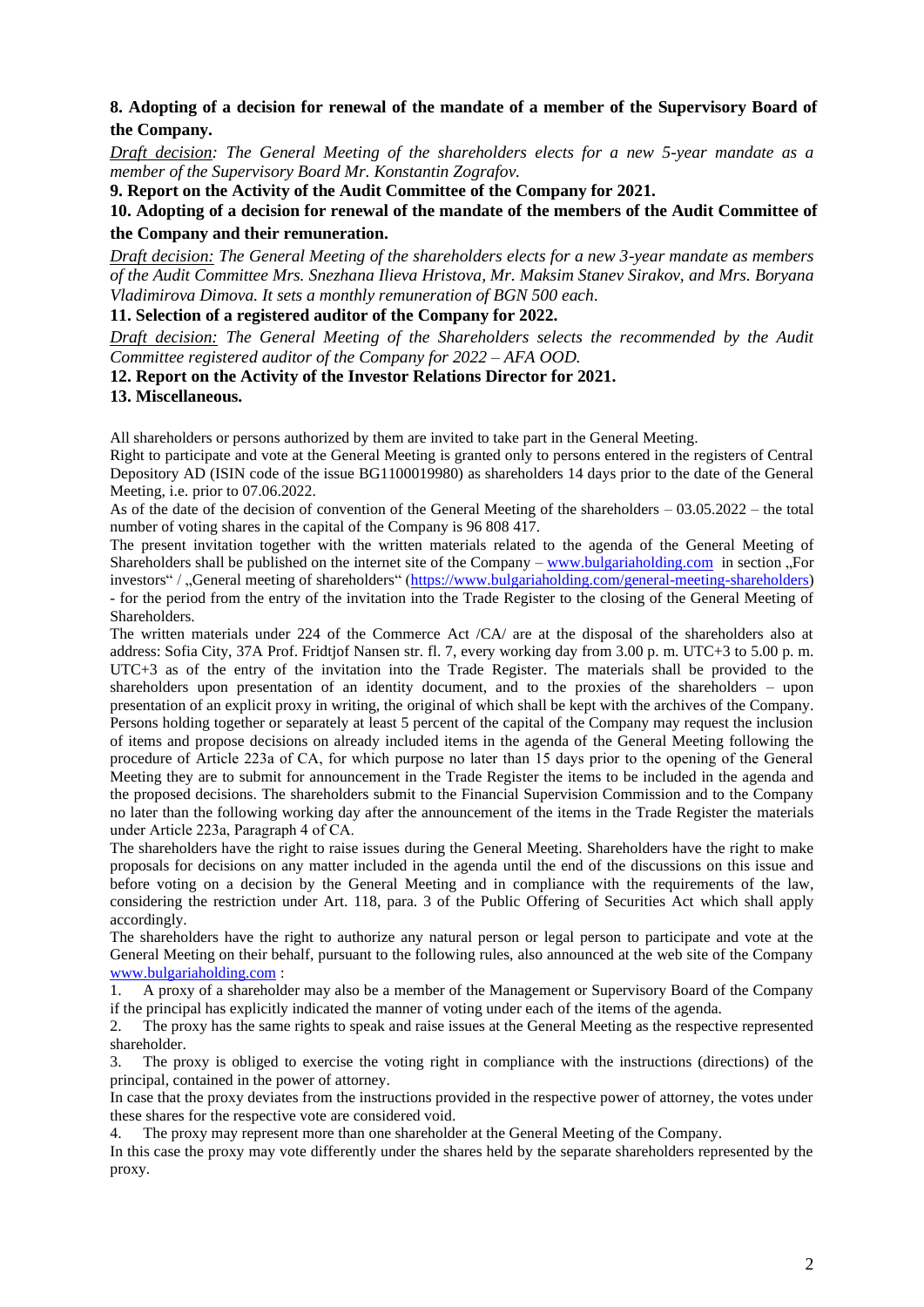5. The power of attorney for representation of a shareholder at the General Meeting of the Shareholders has to be executed in writing, with the signature of the principal certified by a notary public, and needs to refer to the specific General Meeting, to be explicit and to indicate:

a/ the full data of the shareholder – principal and of the proxy;

b/ the number of shares referred to by the power of attorney;

c/ the agenda for the items raised for discussion;

d/ the proposals for decisions for each of the items of the agenda;

e/ the manner of voting under each of the items, or if such is not supplied, an explicit clause that the proxy has the right to discretion whether to vote and in what manner;

f/ date, place and signature.

6. The notification for authorization may also be submitted electronically.

In this case the Company has to be informed at the following e-mail: [ir@bulgariaholding.com](mailto:ir@bulgariaholding.com) through a notice signed with a universal electronic signature (in the sense of the Law on Electronic Documents and Electronic Signatures /LEDES/) of the shareholder – principal (for natural persons) or the lawful representative of the shareholder – principal (legal persons).

The principal encloses with the electronic notice for authorization scanned originals of: the power of attorney certified by a notary public drafted following the template approved by the Company, a current registration certificate issued no sooner than 3 months prior to the date of the General Meeting, and in case that the same are in a foreign language, they are presented together with a certified translation in the Bulgarian language pursuant to the existing Bulgarian legislation (Regulation on legalizations, certifications and translations of documents and other papers), and all electronic images of the documents have to be signed with the universal electronic signature of the shareholder – principal (for natural persons) or of the lawful representative of the shareholder – principal (for legal persons).

7. A template of the power of attorney for representation of a shareholder in the General Meeting is provided to the shareholders together with the materials regarding the General Meeting of the Shareholders.

8. All powers of attorney together with the enclosed documents have to be received at the following address: Sofia City, 37A Prof. Fridtjof Nansen str. fl. 7 or at the following electronic address: [ir@bulgariaholding.com](mailto:ir@bulgariaholding.com) within 2 working days prior to the date of the General Meeting, but no later than 12 am UTC+3 on 20.06.2022.

When the power of attorney has been issued in a foreign language it is submitted to the Company together with a certified translation in the Bulgarian language pursuant to the existing Bulgarian legislation (Regulation on legalizations, certifications and translations of documents and other papers).

10. The withdrawal of a representation, for which the Company has to be duly notified, has to be made following the procedure envisaged by law.

11. The re-authorization with rights under the power of attorney, as well as a power of attorney issued in violation of the above rules is null and void.

12. Voting by correspondence or with electronic means is not permitted.

The registration of shareholders starts at 09.00 a.m. UTC+3 on 21.06.2022 at the place where the General Meeting of the Shareholders is to be held.

To register and participate in the General Meeting the shareholders which are natural persons must present an identity document. The representatives, when lawful representatives of shareholders – legal persons have to present an identity document and a copy of the current registration certificate certified by a power of attorney issued no sooner than 3 months prior to the date of the General Meeting, and in case the same are in a foreign language, they are presented, together with a certified translation in the Bulgarian language pursuant to the existing Bulgarian legislation (Regulation on legalizations, certifications and translations of documents and other papers).

**In case of lack of quorum pursuant to Article 227, Paragraph 3 of CA the General Meeting will be held on 05.07.2022 at 10 a.m. (EET=UTC+3)/ 07:00 ч. (UTC) at the same place and following the same agenda and it is legal independent of the capital represented therein. Pursuant to Article 115b, Paragraph 1 of Public Offering of Securities Act only persons entered as shareholders as of 21.06.2022 have the right to take part and vote at this new session of the General Meeting. No items under Article 223a of Commerce Act may be included in the agenda of the new session.**

**Respectfully: ……………………………………**

**/Daneta Zheleva - Chief Executive Officer of Industrial Holding Bulgaria Plc/**